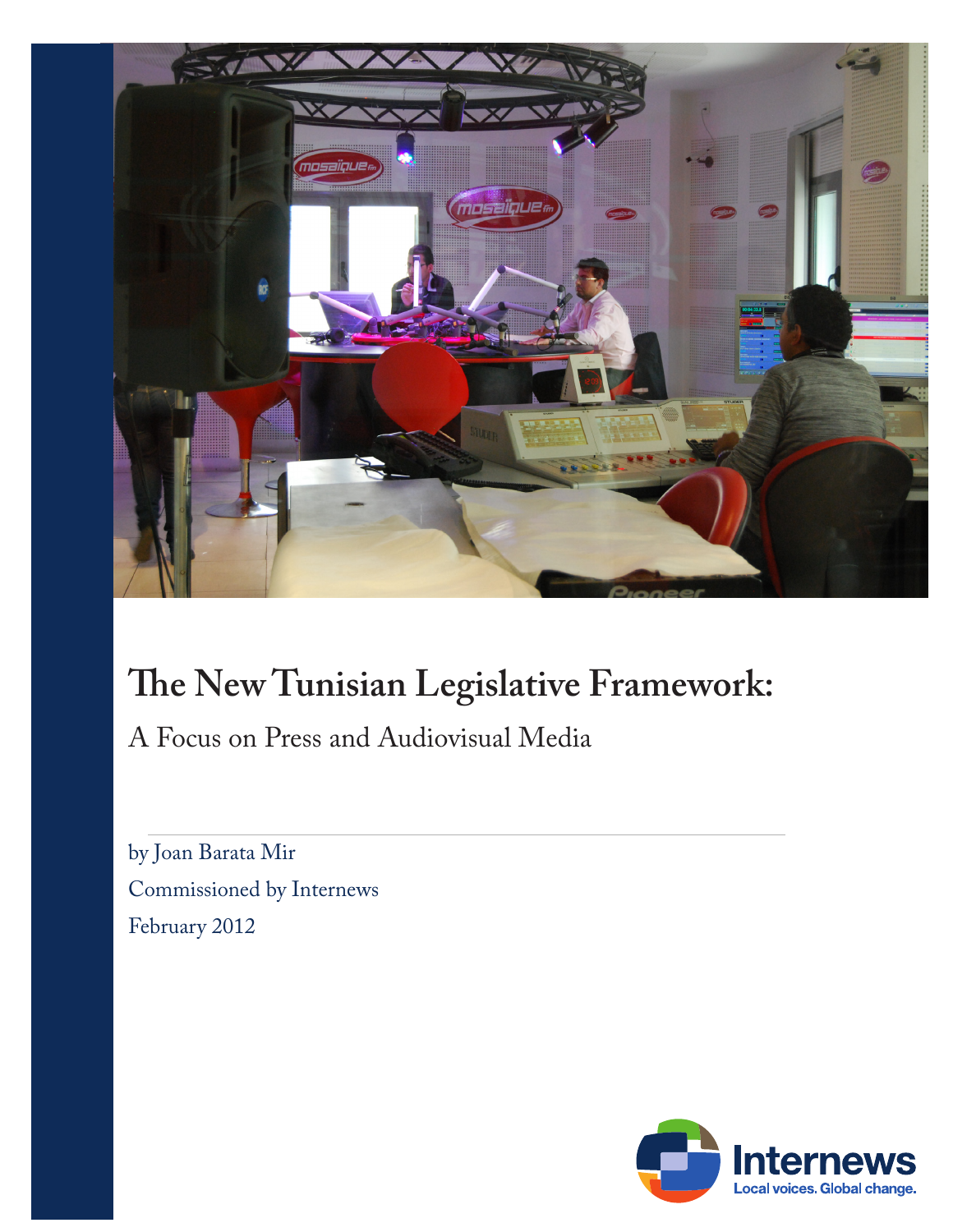**ii** | The New Tunisian Legislative Framework: A Focus on Press and Audiovisual Media

### **The New Tunisian Legislative Framework: A Focus on Press and Audiovisual Media**

*The New Tunisian Legislative Framework* is an analysis of the two recent major laws aimed at regulating the media in Tunisia. This is a follow-up to an earlier Internews study, *Political and Media Transitions in Tunisia,* which looked at media policy and regulatory environment in Tunisia up to August 2011. Both studies are part of Internews Network's Middle East and North Africa Media Policy Initiative.

#### **ABOUT THE AUTHOR**

Joan Barata Mir is Vice Dean for International Relations at the Blanquerna Communications School at the Universitat Ramon Llull in Barcelona and Associate Professor at the Law Department of the Open University of Catalonia. He has been a visiting research scholar at the University of Bologna and the Benjamin N.Cardozo School of Law at Yeshiva University. Previously, he was head of the president's cabinet and Secretary General for the Catalonia Audiovisual Council. He earned his doctorate at the University of Barcelona, where his thesis was on television and public service theory. He has extensive experience in media law and regulation in the MENA region and has written on democracy and the media and the objectivity of public media institutions like the BBC. His research interests are public service broadcasting, media regulation, media and telecommunications law, privacy law, the Internet and e-government.

#### **CREDITS:**

Writer/Researcher: Joan Barata Mir Copy Editing: Libby Morgan Layout: Jenny Holm Special thanks to: Jamal Dajani, Vice President for Middle East and North Africa and Sarah Hassaine, Business Manager for MENA

Project Director: Manisha Aryal, Director, Global Human Rights Program Cover Photo: studio in Tunisia (Credit: Sarah Hassaine) Copyright: Internews, February 2012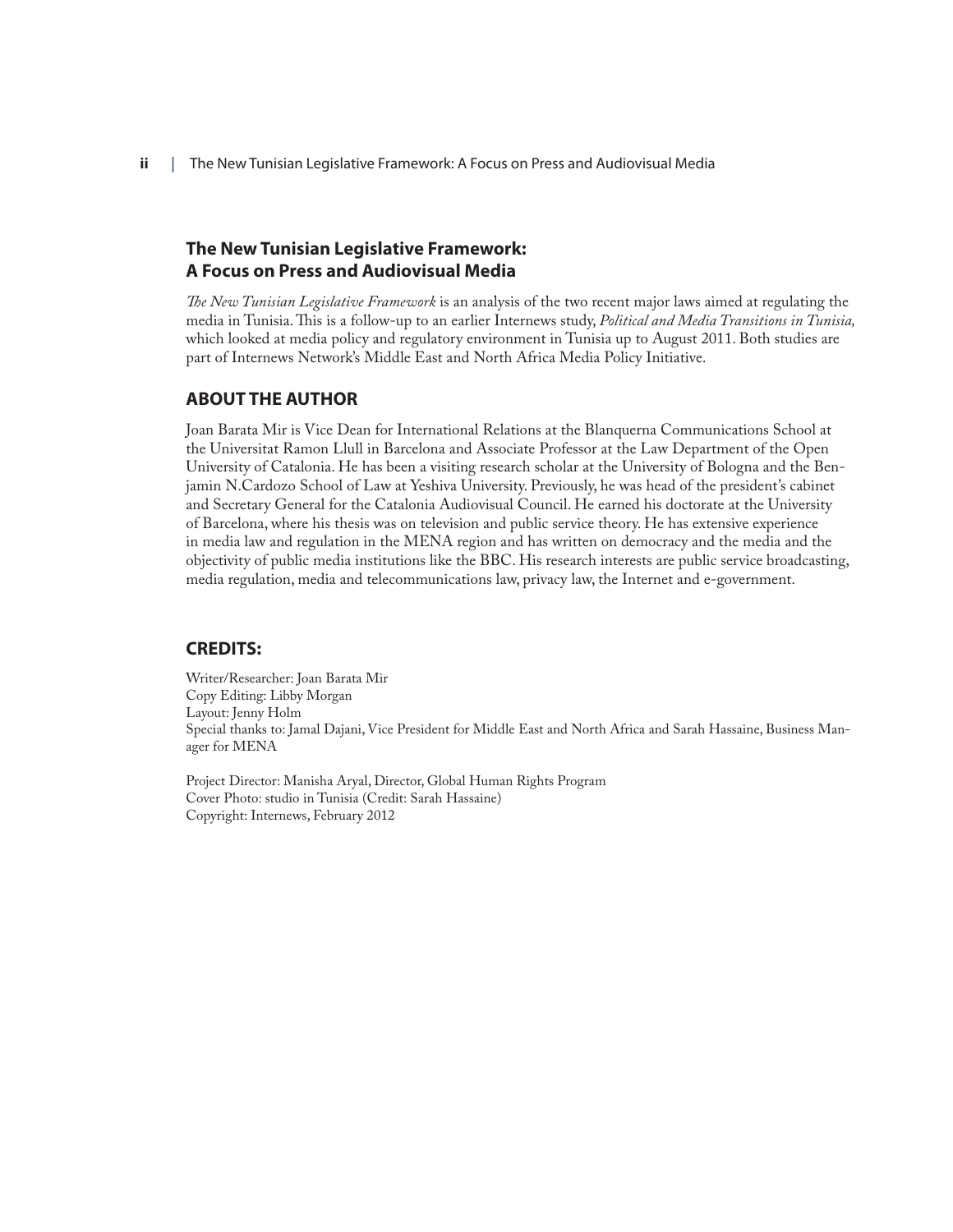### **Introduction**

This report analyzes the most important trends of two recent major laws aimed at regulating free speech and media issues in Tunisia: Decree 115 of 2011 (Decree 115/2011), on the Press, Printing and Publishing, and Decree 116 of 2011 (Decree 116/2011), on the Freedom of Audiovisual Communication and the Creation of a Supreme Independent Body of Audiovisual Communication, both dated 2 November 2011.<sup>1</sup>

The two decrees were approved by the interim government of Tunisia. While elections to the Constitutional Assembly took place on October 24, 2011, at the beginning of November the new institutions were not fully operating, thus the decisions made at that time were made by the former and provisional administrative and political structures.

Two months after former President Ben Ali's departure, on March 15, 2011, the interim government constituted the *Haute Commission pour la réalisation des objectifs de la révolution, de la réforme politique et de la transition démocratique* (HC)<sup>2</sup> . In regards to the media, the HC had a technical subcommission (*sous-commission technique*), made up of three legal experts who have been solely responsible for questions relating to the regulation of media.

The main function of the HC was to reform the

Tunisian state through a process of legislative change. In strictly legal terms, that meant a transitional process in which there would be no clean break between the previous and the emerging legal systems. Instead, the preceding structures, judicial powers and legal and constitutional framework would be used to carry out reforms that would lead to a new legal and constitutional framework.

*The process of institutional normalization is only partially complete. However, despite all political and social turbulences, in just one year Tunisia has taken very significant steps towards achieving a modern democracy.*

This reform process has produced relevant results, particularly in the field of media regulation. Some important rules in the field of access to information, political parties and the election regime have been approved during this period as well. Tunisia was the catalyst to the Arab Spring and has also been able to organize plural, open and internationally-accepted legislative elections within a reasonable time. The process to nominate the President of the Assembly, the President of the Republic and the Prime Minister has created some political controversy, and negotiations have not been easy. However, currently, the new institutional scheme is operating normally. The judiciary still retains the same structure and composition as under the former regime and reform is urgently needed. Most significantly, a new

<sup>1</sup> This is based on an unofficial translation of the two norms, so some mistakes or misunderstandings in terms of literal interpretation may be possible.

<sup>2</sup> See the August 2011 report, *Political and Media Transitions in Tunisia: A Snapshot of Media Policy and Regulatory Environment* http://www.internews.org/research-publications/political-andmedia-transitions-tunisia for details.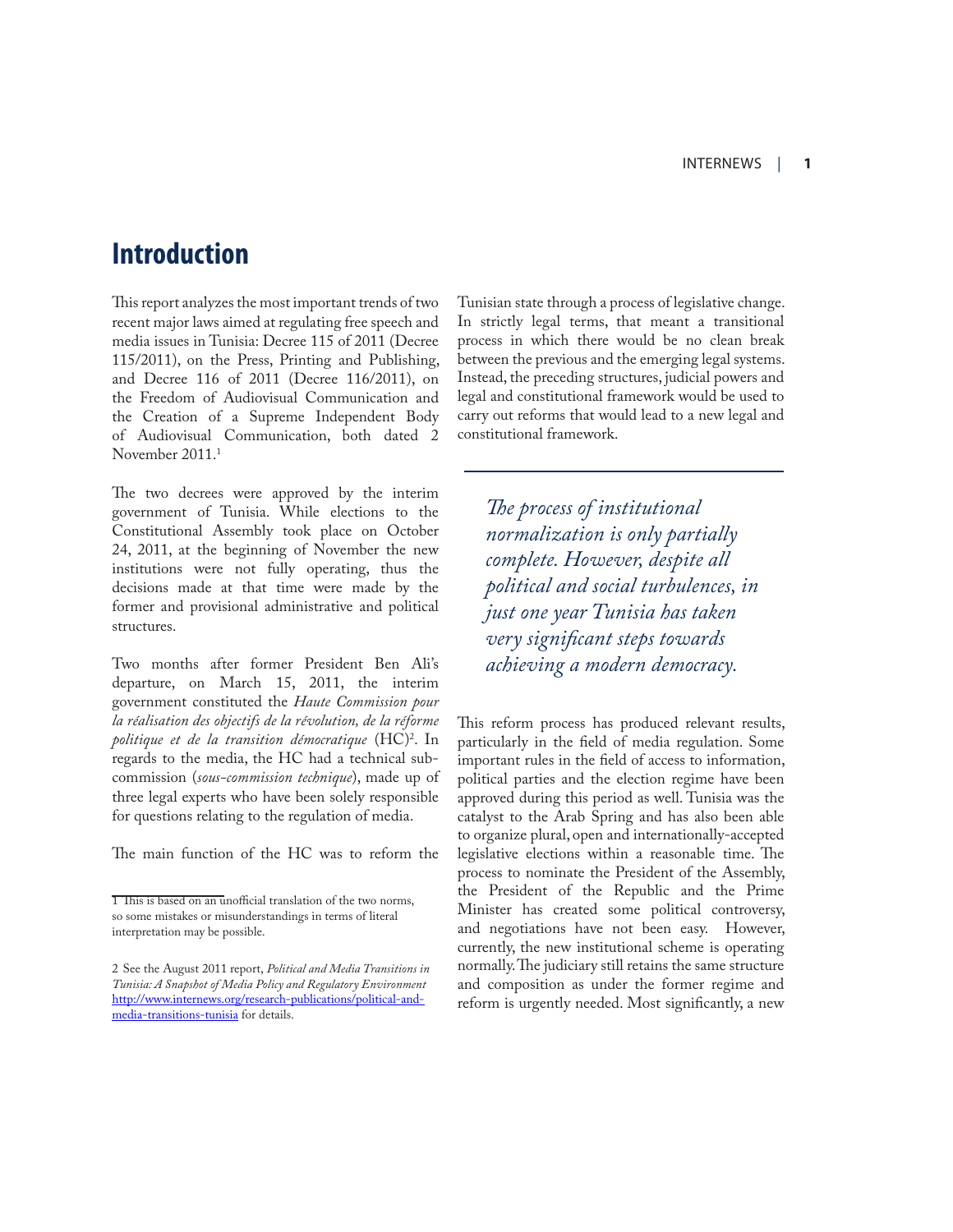constitution still has to be drafted and approved by the new democratic assembly. Thus, the process of institutional normalization is only partially complete. However, despite all political and social turbulences, in just one year Tunisia has taken very significant steps towards achieving a modern democracy.

As suggested above, the HC has attempted to introduce changes into the Tunisian legal system before the approval of the new constitution. A very delicate event should be outlined here with respect to the media. In May 2011, the technical subcommission of the HC prepared a Project of Press Law intended to regulate this sector and to create a Higher Information Commission—a supervisory authority apparently subject to political control. This project, which had been the object of critical analysis by a number of international  $NGOs<sub>3</sub>$ <sup>3</sup> liberal political parties, journalism professionals and freedom activists, was not far from the existing *Códe de la Presse* (Press Code), Law 75-82, passed in 1975, during the times of the dictatorship. As a result of the criticisms, especially from the professional journalism sector, the project was discarded a few weeks after it appeared in the public debate. The proposal was made by the aforementioned sub-commission, with no external consultation or input, disseminated unexpectedly without the consent of the members of the HC itself, and in very preliminary form. In retrospect, this was an unfortunate and negative development that did not encourage citizens to trust the interim democratic institutions.

After this experience, the HC undertook the preparation (basically from scratch) of a new proposal for a legal regulatory framework in the field of freedom of expression, press regulation and audiovisual media services regulation, including

*The process of drafting these decrees was more open, transparent and participatory than the earlier experience. As a result, this new regulatory framework is far more reflective of the insights provided by civil society.*

the creation of an audiovisual regulatory authority. The result of this work has now appeared in the official gazette of Tunisia, in the form of the two abovementioned decrees. The process of drafting these decrees was more open, transparent and participative than the earlier experience. As a result, this new regulatory framework is far more reflective of the insights provided by civil society.

Another important new institutional body involved in communications reform has been the *Instance nationale pour la réforme de l'information et la communication* (INRIC), set up at the end of February 2011 by the second provisional government through a Law Decree. The institution has only accepted a consultative role and is not seeking any kind of administrative profile. The INRIC has been presided over by journalist and human rights activist Kamel Laabidi, who, like other members of this institution, is an outstanding communication professional with democratic credentials. INRIC appears to be a less technical, less bureaucratic and more realistic organization than the sub-commission of the HC, and less vulnerable to the influence of the previous regime's thinking and operational modes. Members of INRIC have first-hand experience in the field of media and communications and take a more transparent approach. According to the recitals

<sup>3</sup> See Toby Mendel's analysis at http://www.law-democracy.org/ wp-content/uploads/2010/07/11.04.Tunisia.Prs\_.pdf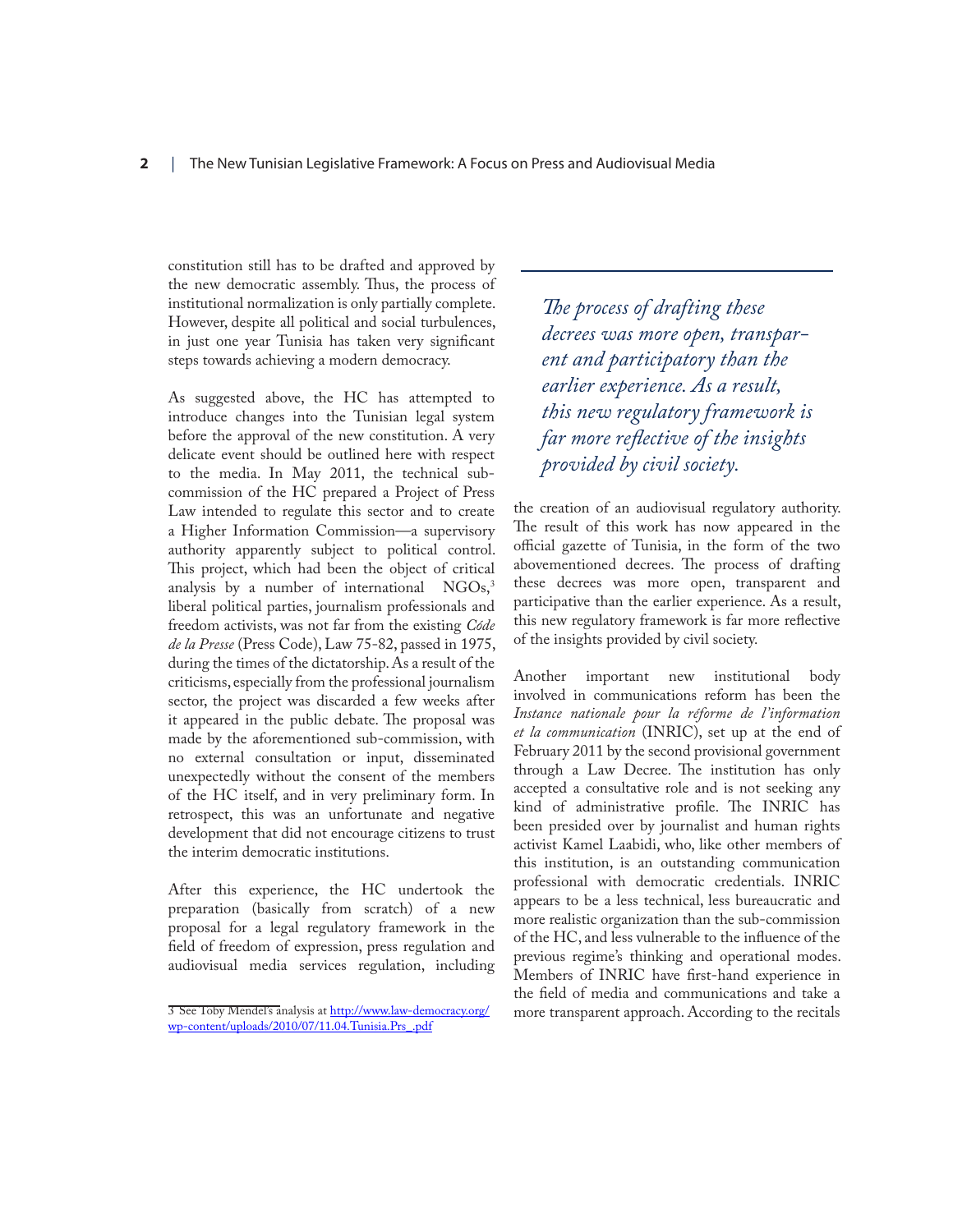of the two Decrees, both were approved after INRIC consultation.

It is important to note that an endorsement from the INRIC is very important for the legitimacy of such important norms among professionals, activists and the public generally. This means, as well, that the projects have been discussed among people with different professional and political profiles, and that amendments may have been introduced during the process. Some of the direct participants in the drafting of the Decrees have stressed that local and international experts in the field of media law were consulted in order to guarantee a "revolutionary" text in terms of "enshrining the highest level of freedom and democracy."<sup>4</sup>

The Tunisian media sector prior to the revolution was connected, to a greater or lesser degree, to the previous regime. Founded during the dictatorship and before the revolution, media groups were inevitably obliged to work out the best way to survive and "coexist" with the Ben Ali regime. Journalists had been suffering from an almost complete lack of freedom for decades, during nearly all their professional lives. In this context, a real risk exists that the finally liberated journalist opts to become an activist instead of a reporter, i.e., a neutral observer who reports on, rather than influences, current events. Concepts such as professionalism, objectivity, rigor, adherence to professional norms and ethics, and the elaboration and assimilation of editorial rules based on professional criteria are completely new and still have not been fully understood and taken on by journalists. Thus, the first step is for the legislator to establish the basic pillars of freedom of expression and information within the framework of a modern and advanced democracy.

The two Decrees were approved before a new Constitution was adopted by an interim government and executive power with no direct democratic legitimacy (although, in its composition and formation, it was intended to represent the most important political forces assumed to be present in the country). Of course, the best scenario would have been if the approval of a series of laws regulating freedom of expression, establishing a legal regime for the press and audiovisual media, and creating the regulatory authorities needed for the enforcement of these laws had taken place *after* the Constitution was passed, freedom of expression and information were correctly recognized and protected, and a legitimate government and parliament elected by citizens was already in place. However, the situation of journalists and the media landscape right after the Jasmine Revolution was extremely delicate and urgent measures were needed.

In an effort to find the correct balance between providing immediate solutions for urgent problems and guaranteeing pure and strict democratic legitimacy of certain basic norms, the interim government put more emphasis on the first need. This does not preclude the eventual reform of such legislation by the new democratic powers (in particular, the elected Assembly) according to constitutional values and principles to be adopted in the near future. In other words, these preconstitutional Decrees will have to fully conform to the wording of the future Constitution, which will prevail as a superior norm.

<sup>4</sup> See Mohamed Ridha Jenaya's article, published in Arabic in the newspaper As Sabah on 17 November 2011.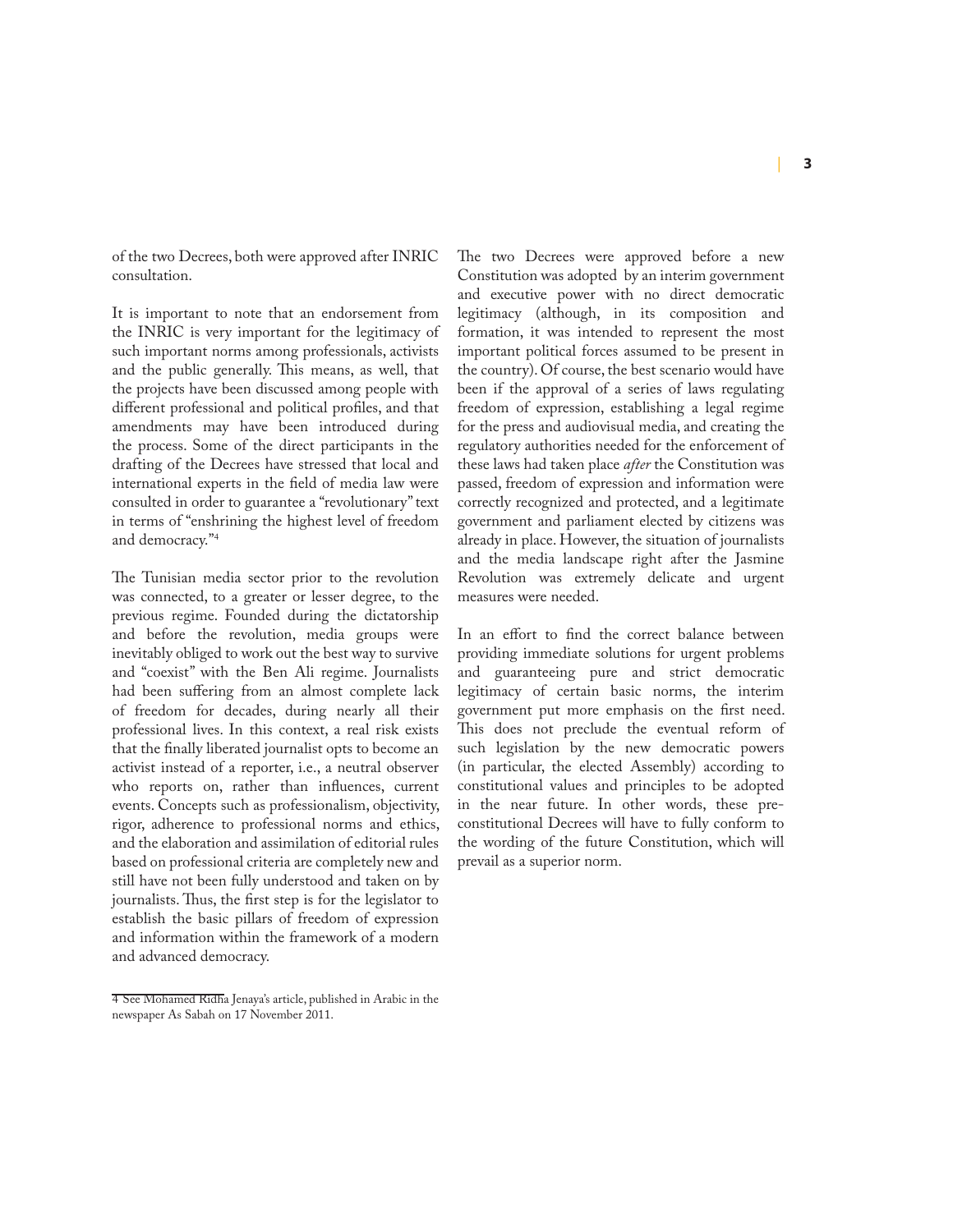### **The new regulations on the press, printing and publishing**

–

Decree 115/2011 has 80 articles, divided into seven chapters: 1) General provisions, 2) On intellectual, literary and artistic heritage, 3) On journalists and periodical newspapers, 4) On comments in the public streets, 5) Crimes committed through the press or any means of publication, 6) Prosecution and penalties, and 7) Transitional provisions.

The Decree aims to regulate freedom of expression (and freedom of information) in the field of publications, artistic works, books and periodicals. It includes a complete and detailed legal description of professional journalists and their rights, which outlines the requirements to become a professional journalist and to hold a national ID card; the rights of access to information and news, data and statistics; protection of journalistic sources; and legal protection from physical or moral attacks on media professionals. The Decree establishes the conditions for publishing national periodicals,<sup>5</sup> including some requirements in terms of transparency, the protection of plurality, and the exercise of correction and right of reply. A short section on posting publications and advertising campaigns in public places appears just before a long and complete regulation on criminal activities related to the press and other publications, including the prosecution procedure and penalties and a complete system of "accumulative" liability. All these elements will be explained below.

First, it is necessary to make some general comments on the title and scope of the Decree as a whole. It stands to note that Decree 115/2011 is "on the Press, Printing and Publishing," which immediately regulates all different kinds of printed media. This scheme can be seen as controversial: most modern democracies do not have extensive regulation of these terrains for free speech, and the idea of a "press law" carries a flavor of authoritarianism. In order to correctly understand the approval of such a norm, we should be aware of the historical background of Tunisia. In particular, during the very recent and protracted period of dictatorship, printed media was subjected to restrictive rules, completely incompatible with the minimum requirements of an open and pluralistic public sphere. Before the approval of Decree 115/2011, there was still in force (at least formally, even if not in practice) the 1975 "*Code de la Presse.*" While it is impossible to describe in detail all its contents here, this law established onerous restrictions and requirements in order to publish a newspaper or any publication. The punishments for violation were extremely severe (including imprisonment) and the "protection" provided to public authorities and officials vis-àvis "uncomfortable" information was very generous. Cases of defamation, offensive comments against public officials and other disruptions of "public order" were severely punished by criminal rules. Thus, as we can see, the interim institutions made a positive if modest step: instead of fully eliminating such a legal instrument, it has been modified and "softened" in order to conform to certain democratic principles and values. So although the "structural" elements of the law remain similar, most of its provisions have been modified in order to introduce more moderate and less intrusive legislation. These improvements are positive with respect to the historically heavyhanded regulation of the media in Tunisia, but somewhat insufficient with respect to a transition towards a more liberal regulatory regime. In the

<sup>5</sup> Defined in article 2 as "any periodical publication in whatever form issued under a single heading and within close or far timeframes though irregularly published, provided that the sequencing is scheduled for an unlimited period and that the issues will be successive in numbering and publication dates. Periodicals refers particularly to daily, weekly and bi-monthly newspapers, magazines and written and image periodicals in addition to yearbooks."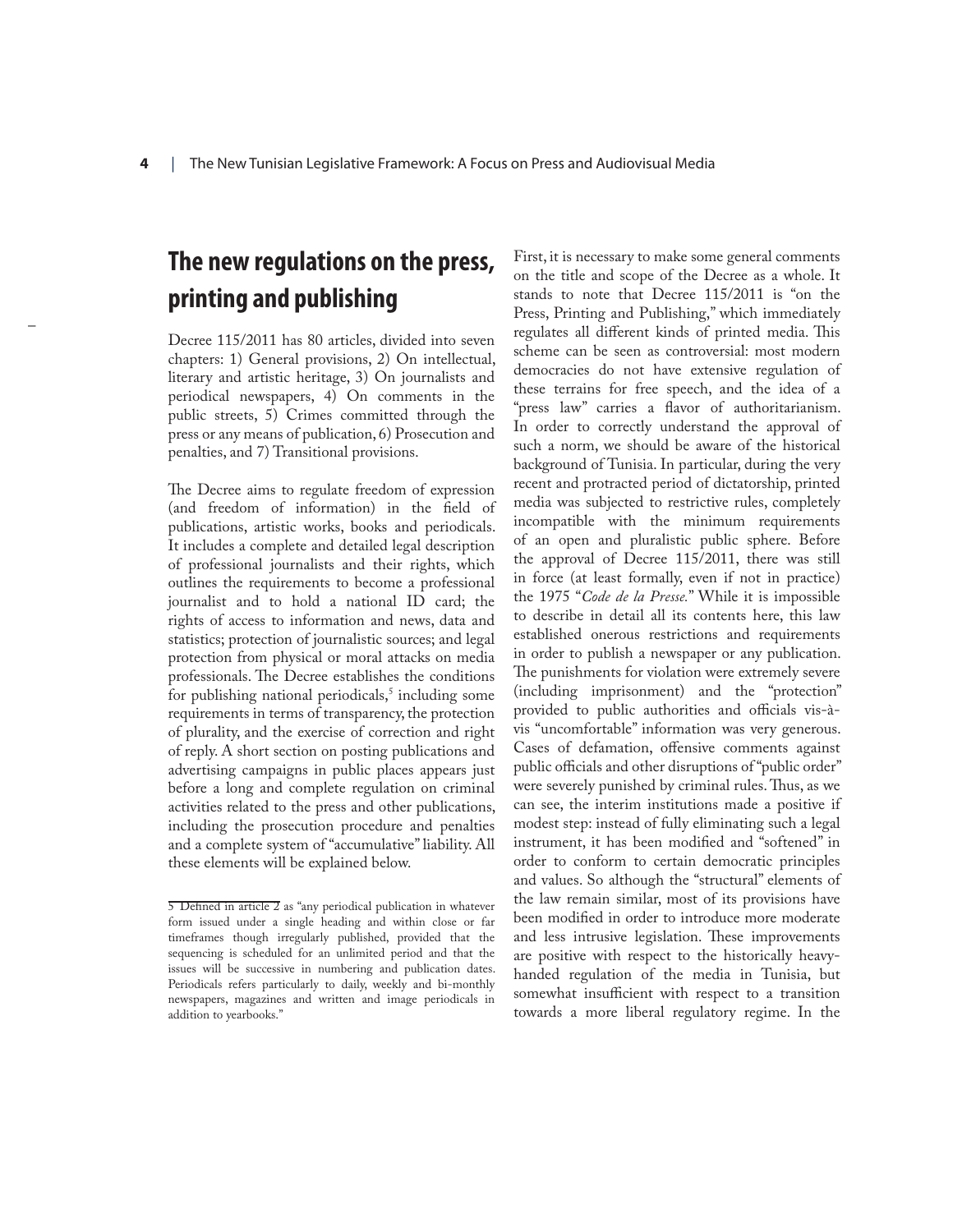next paragraphs we will analyze to what extent this effort to liberalize press regulation can be considered adequate in terms of democratic requirements.

In short, the existence of a "press law" is generally seen as an inappropriate and unnecessary instrument within a modern democracy. In most modern democracies, for example, print media does not need to go through any authorization process or to meet specific "internal" requirements (for example in terms of number of professionals, type of company or ownership) in order to operate. The establishment of such restrictions is viewed as a system of control of media outlets by public authorities, with no justification in terms of protection of the rights of others and/or the public interest. In other words, when dealing with print media, a general principle of freedom should apply to all their activities, with only general limits and requirements (at the constitutional level) that shall apply to any form of expression (accuracy requirements, right to reply, confidentiality of sources, etc.).

What has been said about a "press law" does not mean that general laws on freedom of expression and information cannot be approved and that those norms cannot be applied to print media as well. A number of democratic countries—primarily in Europe but also in Latin American and Africa have laws that "horizontally" regulate access to information, lay out rights and duties of professional journalists, and place certain limits of freedom of expression (in particular in the field of protection of minors and human dignity); these laws are widely accepted and proportionally applied. These laws are equally applicable to the press sector, but only to the extent that they broadly regulate freedom of speech and freedom of information as essential rights. It is difficult to accept, at the beginning of the 21st century, a regime that has additional requirements and administrative burdens for printed media only.

*Although [Article 1] adequately represents the scope of freedom of expression as widely understood, it would have been preferable if it distinguished between, on the one hand, freedom of expression as the free dissemination of opinions, thoughts and ideas and, on the other hand, freedom of information as free communication and access to facts and news.* 

Chapter One of the Tunisian Decree includes a general definition of freedom of expression which sets out the basic framework for its protection a fundamental right. Indeed, this provision seems to be more "constitutional" than "legal," but this is fully understandable to the extent that for the moment the former Constitution (formally still in force, but no longer applied) does not protect such a right in a proper manner. Article 1 states that freedom of expression "shall be guaranteed and exercised in accordance with the provision of the International Covenant on Civil and Political Rights and other relevant international conventions ratified by the Republic of Tunisia and the provisions of this Decree." Article 1 also sets out a proportionality principle for restrictions on freedom of expression, which appears to meet international standards in this matter.<sup>6</sup> Finally, the article also declares that freedom

<sup>6</sup> The text of Article 1 reads: "The freedom of expression cannot be restricted except in accordance with legislative text and provided that: It aims to achieve a legitimate interest through respecting the rights and dignity of others, maintenance of public order or the protection of defense and national security. It must be necessary and compliant with the rule of democracy and without a threat to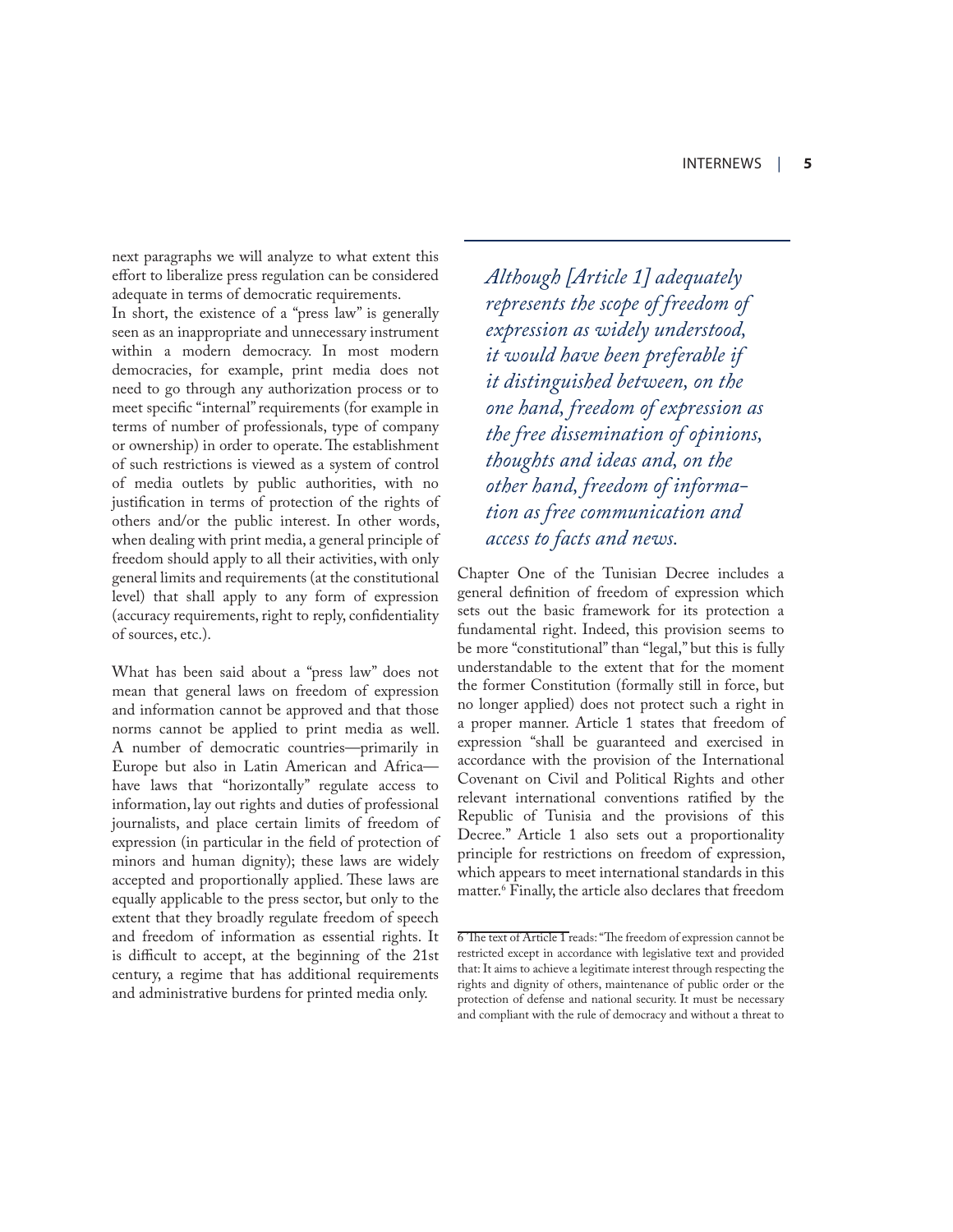of expression includes "freedom of circulation, publication and receipt of news, views and ideas of any kind."

Although this article adequately represents the scope of freedom of expression as widely understood, it would have been preferable if it distinguished between, on the one hand, freedom of expression as the free dissemination of opinions, thoughts and ideas and, on the other hand, freedom of information as free communication and access to facts and news. Most modern constitutions make a clear distinction between these two fundamental rights; while they are fundamentally related, the scope of protection is slightly different. Strictly speaking, freedom of expression covers any kind of expressive, cultural and artistic communication, disseminated in any format by all citizens, whereas freedom of information covers access to certain sources and the ultimate dissemination of facts and news of public interest. Although all citizens also have the right to freedom of information, this right primarily protects the activities of media professionals and includes other fundamental rights and guarantees such as the protection of sources. In addition, freedom of information has some additional limits that do not belong to the sphere of freedom of expression, primarily accuracy and public interest of news ("facts are sacred, opinions are free"). Therefore, in terms of legal certainty it would be preferable for the Decree to establish and define the scope, limits and regime for the exercise of both freedoms in two separate blocks.

The scope of the Decree is a second matter worth considering. It covers a wide array of publications, books, artistic works and periodicals, in printed or digital format. However, this regulation takes into

*The Decree does not cover other "informal" or minority formats of expression and dissemination of information and opinions, such as small pamphlets and other unclassified printed documents.* 

consideration the "printed world," as it includes norms that clearly apply to this specific format (including the title of the Decree). The Decree does not cover other "informal" or minority formats of expression and dissemination of information and opinions, such as small pamphlets and other unclassified printed documents. According to international principles of freedom of expression and information, and until a general constitutional provision on this issue is in force, the Decree should establish a general principle of freedom in this particular field.

Chapter Two establishes a series of norms that protect the intellectual, literary and artistic heritage of Tunisia. To do so, it states several obligations in terms of recording artistic works and depositing copies at the Prime Ministry. It specifies (in Article 6) that violations of such duties will be sanctioned with a fine ranging from 500 to 1,000 dinars (325 to 650 USD). Although the general aim of this Chapter is fully acceptable and understandable, the requirements may be onerous for some creators and authors, and the imposition of monetary sanctions in cases of non-compliance could be seen as disproportionate.

Chapter Three is particularly controversial. First, Article 7 introduces the notion of the "professional journalist" as a person who "seeks the collection and dissemination of news, views and ideas and transmits them to the public on a primary and regular basis," holds "a BA or equivalent in science," and "works in

the essence of the right to freedom of expression and information."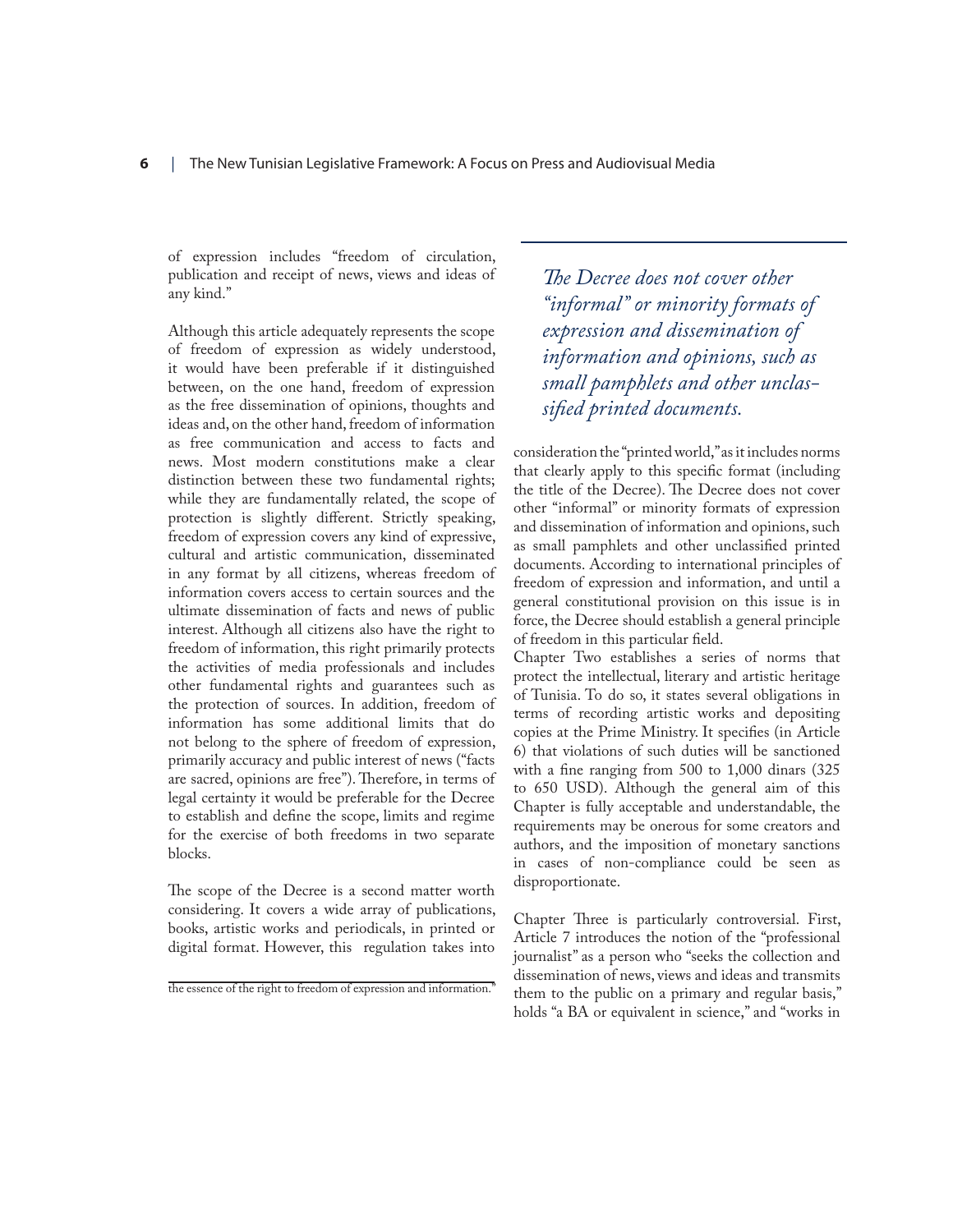an institution or institutions of daily or periodical news agencies, or audiovisual media and electronic media provided that his core resources are derived therefrom." A national ID card should be issued by an independent committee composed of representatives of the Administrative Court, the managers of public media institutions, and the most representative organizations of journalists, Tunisian newspaper managers and audiovisual media institution managers (Article 8). These provisions can be connected with those established in Article 20, which requires that journalists who work in national periodicals must have a national ID card "and a BA degree in Press and in Information Sciences."

These regulations do not conform to international standards. Journalism is not just an employment opportunity; rather, it implies the preeminent exercise, within a specific society, of freedom of information. Journalists play a central role in the free formation of public opinion within an open and plural public sphere, and as a result, journalism as a profession should be subjected to the lowest level of requirements and conditions. The practice of journalism requires an understanding of the role of the press in the provision of information and the formation of opinion, as well as a set of ethical and professional principles. Any other requirements placed on the profession represent an unjustified and disproportionate burden that cannot be accepted within a democratic society. Thus, although the definition established in Article 7 is correct, the requirements imposed by the Decree regarding the definition of a "professional journalist" have no justification. A particular critique should be made of the idea that "permission" to work as a journalist should be granted by an independent national committee. This procedure would only generate immense administrative burdens and bureaucracy, and presents the serious danger of restricting people from the effective exercise of their rights.

Article 10 refers to the right to access information and news, data and statistics by journalists, and according to the terms and procedures provided by the Decree num. 41, dated 26 May 2011, on access to administrative documents in public facilities as amended by Decree num. 54, dated 11 June 2011. These Decrees are very important in terms of introducing new rights to all Tunisian citizens and increasing public transparency. This being said, it would have been preferable if Decree 115/2011 had introduced additional and specific regulations that guarantee access to certain sources of information by professional journalists (whose needs in this particular area are generally greater than those of ordinary citizens): for example, access to press conferences, parliamentary sessions, and court sessions, among other privileges. The idea of the preeminent position of journalists within a democratic society is present in most democratic constitutional systems and has been stressed by international jurisprudence, especially the European Court of Human Rights.

Article 11 protects the confidentiality of the sources of journalists "unless justified by motivations of state security or national defense subject to judicial supervision." The last paragraph of this article also states that a competent judge can oblige a journalist to reveal his sources "provided such information is related to crimes that pose a serious threat to the physical integrity of others and that access to this information is necessary to avoid the commission of these crimes. In addition, the information cannot possibly be obtained any other way." This regulation of confidentiality of sources has several problems. First of all, it is important that the forces of the state (including the judiciary, the police, and other bodies) rely on their own resources and capabilities to obtain information related to criminal activities. If journalists were forced to provide information about their sources (even with exceptions and guarantees), they would be deprived of an essential instrument to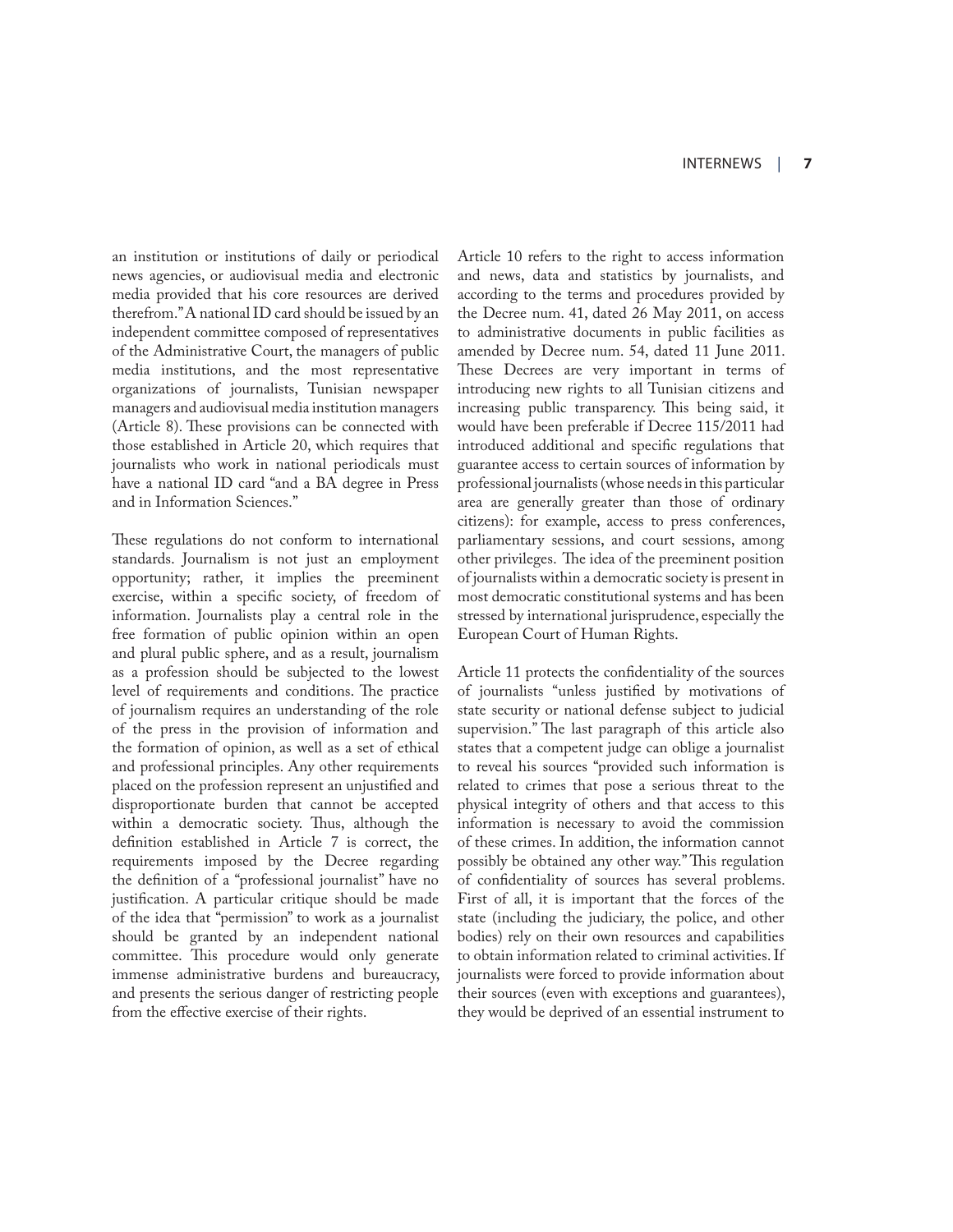*Motivations of state security or national defense cannot be seen as acceptable restrictions on the right of keeping sources confidential, even with intervention and supervision from the judiciary.* 

provide citizens with information of public interest. Thus, motivations of state security or national defense cannot be seen as acceptable restrictions on the right of keeping sources confidential, even with intervention and supervision from the judiciary. The article's reference to information vaguely "related to" certain crimes is also problematic, as it creates a real risk of putting journalists at the service of police and criminal courts. Third, the idea of avoiding the commission of (future) crimes is not presented correctly. When a journalist receives information about the commission of a future crime, he has the legal duty (as a citizen) to inform the authorities. But this would not necessarily require him to reveal his sources, as confidentiality only applies to sources, not to facts. Finally, it is interesting to note that according to the Decree, journalists are somewhat protected in this field from pressures from public authorities, but not from private subjects, such as the owner of the media outlet or the director. Most international systems for the protection of journalists in this area include this private or "internal" perspective as well.

Articles 12, 13 and 14 include several interesting and remarkable safeguards for journalists vis-à-vis possible attacks of various kinds. There is no doubt that this is a very positive development in terms of protection of journalists and recognition of their important role in society.

Articles 15 to 22 establish the general legal regime for national periodicals. The most important provision guarantees that a periodical "shall be published freely and without prior authorization." This is a very important step in the democratization of the press and in the guarantee of full openness of the public sphere. However, Article 18 establishes a duty to file a statement before the President of the Court of Instance, prior to beginning activities, and Article 19 requires a legal deposit before the Prime Ministry. The violation of such duties will be punished with a fine of a maximum of 5,000 dinars (3,250 USD). Even if these provisions do not constitute a scheme for prior authorization, the inclusion of such burdens still seem too onerous and disproportionate, and it is difficult to justify within a democratic society that is supposed to facilitate access to the public sphere. This requirement also presents the opportunity for cases of political retaliation. The idea of filing a statement before the Court of Instance shows an implicit but clear mistrust of the media as well as fear vis-à-vis their role and social impact. The financial sanctions are too harsh as well.

Similarly, conditions established in Articles 20 and 21 regarding the internal structure of the abovementioned media outlets seem too interventionist and represent inappropriate interference in the self-organization of each media outlet.

Provisions on transparency can be found in Articles 23 to 32. The norms dealing specifically with issues of public awareness about the ownership and editorial responsibility of media outlets, advertising tariffs, and separation between editorial and advertising interests seem adequate. At the same time, the rules seeking to restrict foreign investment appear to be disproportionate and not entirely realistic and enforceable. Finally, provisions regulating the number and participation of stakeholders and the operation of the management board seem too interventionist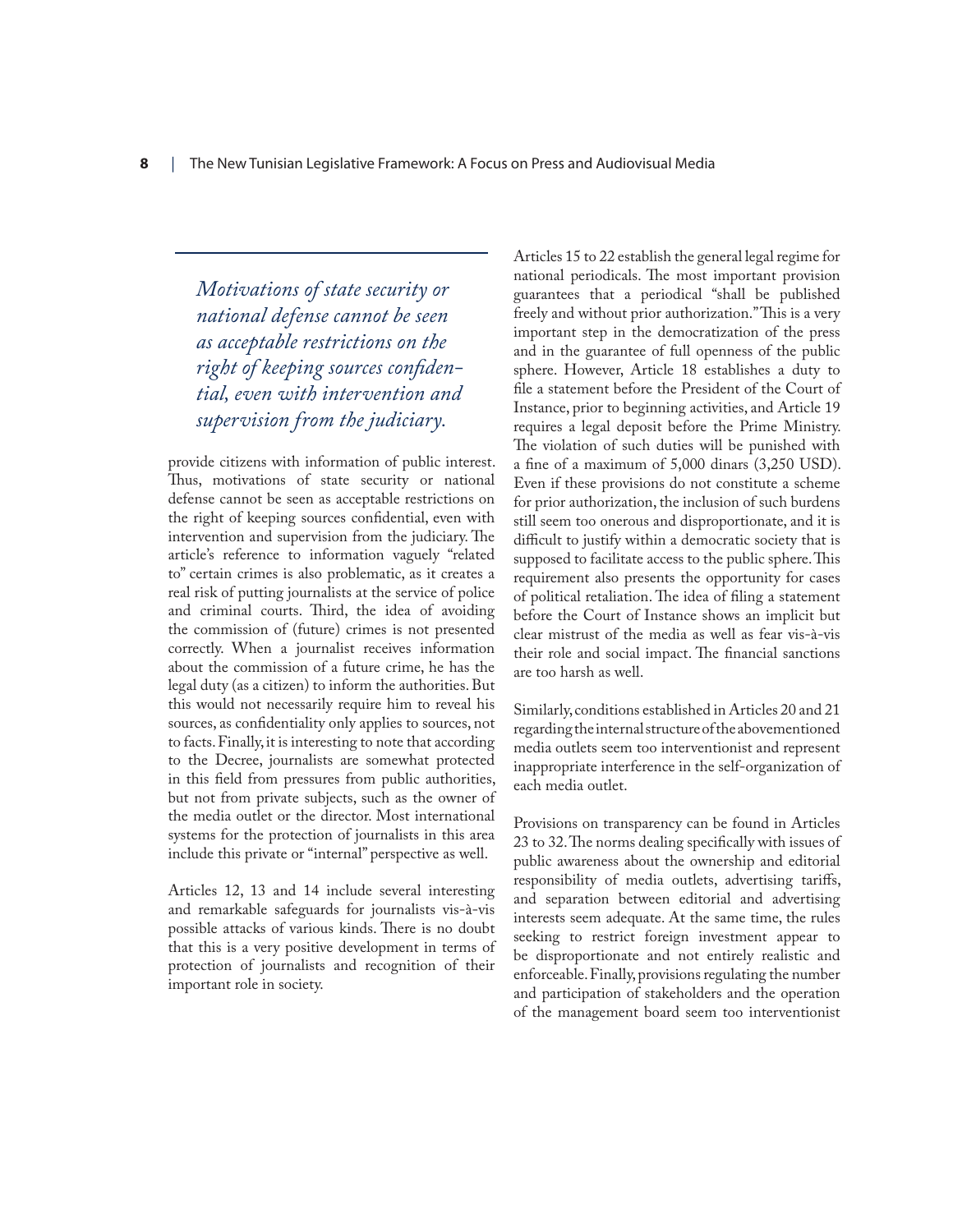as well as biased towards a specific model of large national media outlet.

Articles 33 to 38 establish basic rules in the area of ownership and media concentration. Although they could constitute interesting, useful and legitimate rules, they seem to have been enacted with national media outlets in mind, not taking into consideration the reality in Tunisia: the existence of a wide range of small local media companies, primarily in the print media sphere.

Articles 39 to 42 cover correction and right to reply. The Decree's distinction between these two legal concepts, and the provision of different legal regimes to address them, is appropriate. Concerning the right to reply, however, the need to be subject to "harassment, expressed or implied, that leads to damage of personal rights" as a condition for its exercise (without prejudice of a possible inaccurate translation) seems too strict. The right to reply should be more broadly available to direct damage to fundamental individual rights. At any rate, the capacity given to certain associations to exercise the right of reply (in Article 44) is an interesting element.

Chapter Four is devoted to "comments in the public streets." Article 47 protects places devoted to posting printed texts of the public authority, stating that anyone who posts private publications in these places shall pay the fine established in Article 315 of the Criminal Code. This is clearly a very disproportionate provision. More than that, it is surprising that a law devoted to regulating general issues on freedom of expression and information dedicates an entire chapter to such a minor issue, which could be covered through local ordinances or a similar kind of legal instrument. Similarly, the content of Article 49 ("Anyone who willingly removes, covers up, tears or distorts an election poster in the allocated area or renders it unreadable in whatever manner that

*It is somewhat more disproportionate, however, to make it a crime to "use houses of worhsip for partisan and political propaganda," even if it is true that the relationship between religion and politics has become a very delicate issue in countries like Tunisia.* 

changes its contents shall pay a fine ranging from 500 to 1,000 dinars") appears to be an exaggerated protection of fair competition during election times.

Chapters Five and Six are devoted to criminal issues, establishing crimes and misdemeanors committed through the press or other means of publication, and the prosecution procedure and penalties. Criminal issues should be concentrated within a systematic and coherent Criminal Code instead of being regulated "in portions" together with other substantive provisions in related areas.

Criminal policy is the most delicate issue in a democratic society, to the extent that according to international jurisprudence and academia, criminal rules should always be the "ultima ratio." This means that criminal rules and punishments are only acceptable when strictly needed to protect certain essential and basic values.

Decree 115/2011 focuses on criminal provisions through the lens of these last remarks. It must be noted that some of the crimes seem to fall under the scope of criminal law according to comparative standards. This would be the case of incitements to crime or to hatred, or the publication of child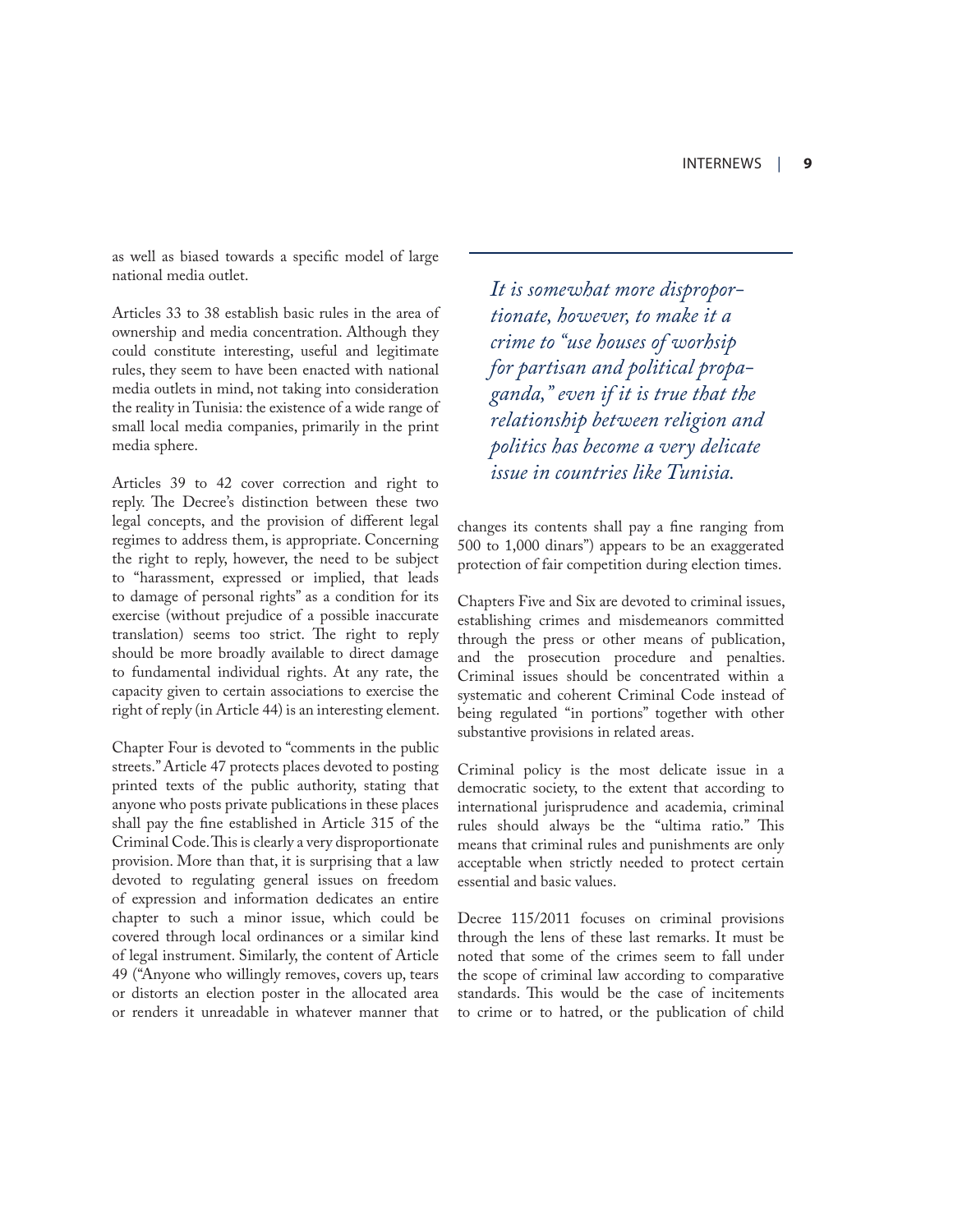pornography. It is somewhat more disproportionate, however, to make it a crime to "use houses of worship for partisan and political propaganda," even if it is true that the relationship between religion and politics has become a very delicate issue in countries like Tunisia. With regard to misdemeanors, a number of the provisions included in Articles 54 to 64 appear too vague; for example, the provision regarding "publication of false news that could affect public order." In other cases, the inclusion of specific actions under the scope of criminal law is disproportionate, according to general international principles and jurisprudence criteria. This is the case with regard to articles that refer to publications on confirmation of progeny, divorce and abortion, and those dealing with issues of insult and defamation. This last matter is a very relevant one, to the extent that accusations of defamation have been, during the authoritarian past of Tunisia, a key instrument to fight and repress political dissent. Finally, assignation of criminal responsibilities is set out in Article 65, including not only direct authors but also managers, printers, vendors and distributors. These provisions present an excessive extension of liability; under international best practice, most of these individuals or entities should only be held liable under civil laws.

To sum up, Decree 115/2011 represents a clear improvement from the preexisting authoritarian legal regime. The most important caveat lies in that it essentially modified some of its former provisions and eliminated the most restrictive from the "*Code de la Presse."* Thus, it should be seen as a provisional step to guarantee some degree of openness and pluralism in the public sphere before the Constitution is finally approved. It is clear that with the existence of Decree 115/2011, public debates about controversial political issues will be more democratic and participative, and that citizens will be able to express their opinions in better conditions. At this time, however, a key and unknown factor will be the way in which this new law will be interpreted and applied by public authorities, especially the judiciary. As has been pointed out, the judiciary is the only public power that remains essentially the same in terms of structure and components as it was under the dictatorship. This situation raises many significant concerns.

## **Audiovisual communication and its regulatory authority**

Decree 116/2011 has 52 articles divided into five chapters and sections. They deal with the nature, definition and composition of the audiovisual independent regulatory authority (AIRA), the competence and powers that are granted to such an institution, and its functioning and financial schemes. As such, the Decree is not a substantive norm that regulates material aspects related to the provision of audiovisual media services, such as licensing, content, public service broadcasting provisions and so on. Some indirect references can be found in the text of the Decree because the future AIRA will have to address such issues, but a general and comprehensive law on audiovisual media services remains necessary within the Tunisian legal landscape.

The most important aspect of Decree 116/2011 is the fact that it creates an AIRA in Tunisia. This entity, as will be explained, is legally designed according to international standards and therefore places Tunisia at the forefront of audiovisual regulation in the MENA region. Regionally, the only other comparable institution is the *Hauté Autorité de la Communication Audiovisuelle of Morocco* (HACA), which was created in 2002 as an independent regulator as well, and has played a strong regulatory role inside and outside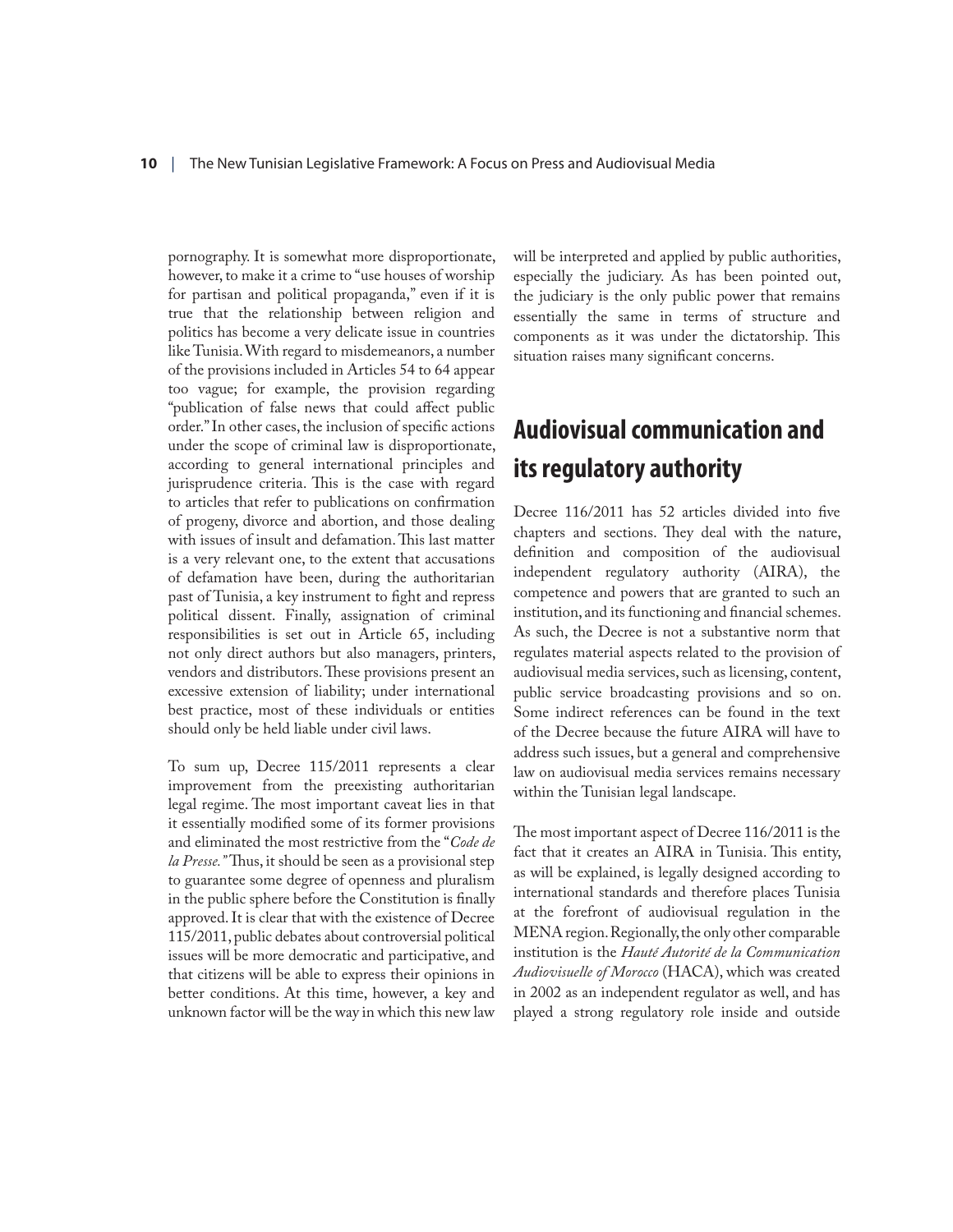Morocco in the last ten years.<sup>7</sup> The HACA has been able to exercise its competencies in a remarkably independent way, escaping immediate and compelling political pressures. This spirit of independence is particularly obvious if we take a look at the outcome of the different processes of licensing of radio and television stations in which HACA has assumed primary responsibility from beginning to end. In the field of content regulation, even though this is a very delicate and controversial issue in a country like Morocco, the regulator has performed with relative flexibility and proportionality. The Moroccan example is also being followed by several African countries within the African Communication Regulation Authorities Network.

The creation of such national regulatory entities is an important signal of democratic change. If regulation of content to protect public values and citizens' rights, performed by an appropriate independent entity, is accepted and understood by political forces, media professionals and citizens, this means that democracy is not only perceived as a formal principle, but as a day-by-day process that depends upon a pluralistic public sphere. In transitional societies, the idea of content regulation can be easily linked to recent experiences of censorship (and this continues to be a debate in Spain, after almost 40 years of democracy). Thus, the establishment of such entities should be seen as a key factor for the consolidation of democracy and as a first step towards political maturity. In the case of Tunisia, the new audiovisual regulator should gain its legitimacy, first of all, through legislation that clearly establishes its remit, its competences, and the safeguards that media outlets and professional journalists have vis-à-vis the authority during and after the decision-making process. This is the case of Decree 116/2011.

Secondly, the new regulatory authority will succeed if it effectively becomes a fundamental body that guarantees plural and equal access to the audiovisual public sphere; adequate protection of specific values and principles involved in the dissemination of audiovisual content (upholding human dignity, protecting minors, imposing certain limits in commercial advertising, guaranteeing political plurality especially during election times, etc.); and, more broadly, a real safeguard for public interest and rights of citizens in the field of audiovisual media.

The Decree outlines the composition of the AIRA and the appointment of its members. According to Article 7, members are appointed by the President of the Republic, the President of the Assembly, the Judiciary, and the most representative organizations of journalists, audiovisual media companies and audiovisual media managers. It must be noted that the idea of "representation" could be incompatible with the idea of independence. In other words, if a regulatory body is composed (entirely or partially) of representatives of different sectors who perform their duties to defend their own interests, it will be hard to conclude that decisions will be made based om the law and the public interest (unless you are a fervent follower of "public choice" theories). However, in this case, although this idea of "representation" appears in the process of nomination of members of the authority, the wording of the Decree is particularly clear in stating (in Article 8) that members of the board shall exercise their functions according to the principles of independence, neutrality and service to the public interest (represented by the law).

This being said, it would be preferable if the Decree explicitly stated that only prestigious professionals with solid experience in the field of audiovisual communication can become members of the board. However, the Decree establishes stringent rules in terms of dedication and avoiding conflict of interest.

<sup>7</sup> HACA chaired the Mediterranean Network of Regulatory Authorities from 2006-2007.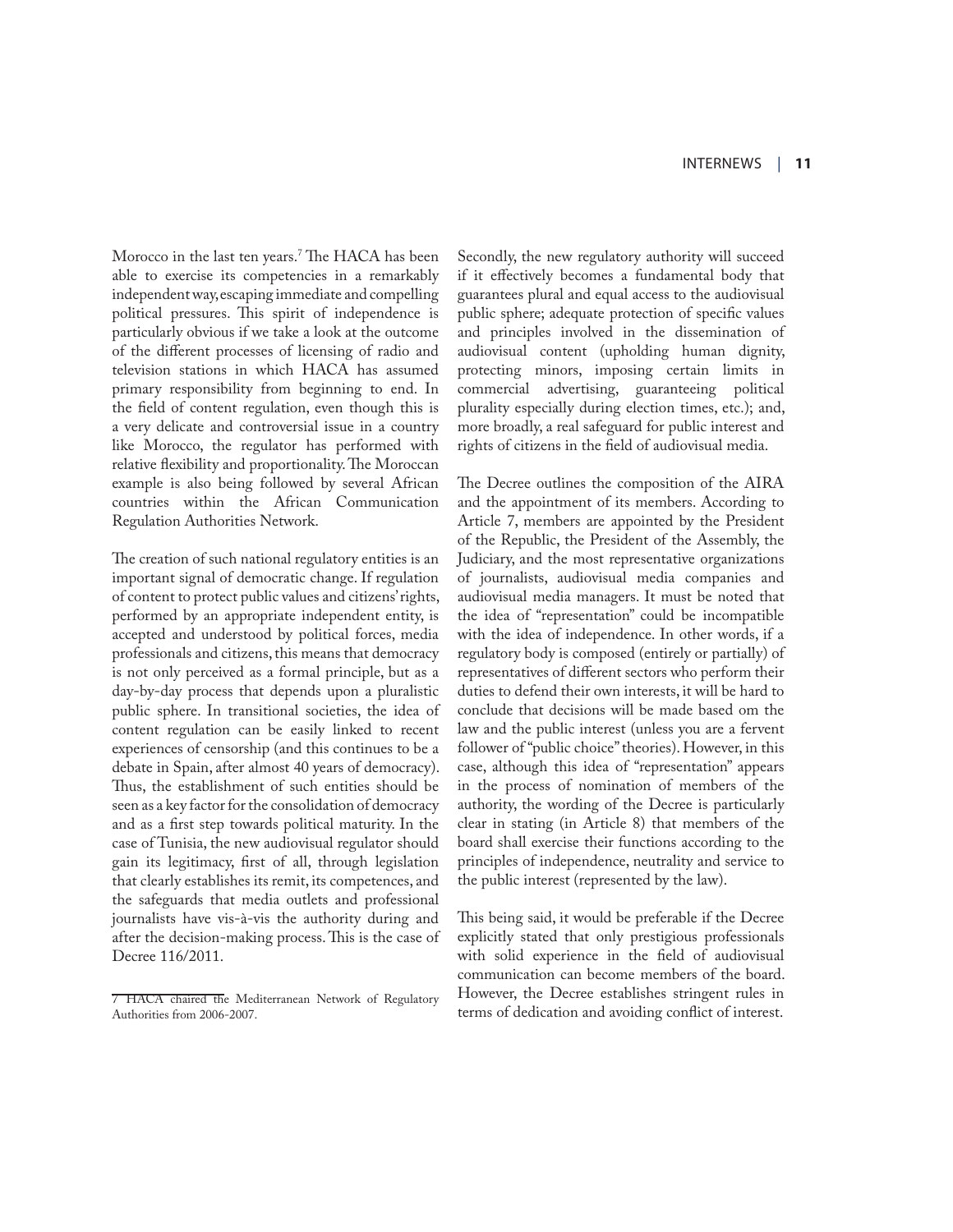#### **12** | The New Tunisian Legislative Framework: A Focus on Press and Audiovisual Media

With regard to the competencies of the AIRA and its overall power, Article 15 establishes, first of all, a series of principles under which such an authority should operate. These principles include respect for democracy; preservation of the rule of law; respect for and effective application of freedom of expression as a fundamental right; protection of the right of citizens to have access to information; promotion of fair competition through control of media ownership; guarantee of pluralism and non-discrimination; promotion of quality of content and the presence of educational programs; effectiveness of universal access to audiovisual content; and promotion of national culture within the field of audiovisual content. These principles are extremely relevant and should form the bedrock of the ordinary activities of the authority.

Article 16 provides details of the specific competencies of the agency, which are in line with those normally attributed to this kind of regulatory authority in mature democracies. These competencies fall into a few primary groups: licensing (according to the parameters established by law and the authority itself, and in coordination with the authority on spectrum management); content regulation (guaranteeing that audiovisual content respects the principles and limits established by the law and the authority); pluralism (supervision and control of media concentration); and public accountability (essentially reports for the parliament regarding the agency's activities). Article 19 establishes some additional consultative competencies vis-à-vis the legislative and the executive powers.

Articles 21 to 26 focus on internal and financial aspects of the authority. The funding system is not clearly stated, iso it is important to note here that a sufficient degree of financial autonomy and selffunding are key aspects in order to guarantee the effective independence of such an entity.

Articles 27 to 41 include some provisions that are especially remarkable. They establish highly developed and well-articulated procedures to predetermine the possible actions of the AIRA in cases of legal infringements, in particular in enforcement of content regulations. With regard to content regulation, a delicate equilibrium must be found between the need to protect certain values and principles (human dignity, the avoidance of certain forms of hate speech in the public sphere, rights of children, etc.), and the right to freedom of expression and due process, in particular when some immediate and urgent measures (such as interruption of broadcast service or the cancellation of specific content or program) may be required by the authority. As no official translation from Arabic has been provided yet, any detailed description and evaluation of such procedures may be inaccurate. Yet in general terms, the main principles, values and guarantees that inspire and articulate this section of Decree 116/2011 appear to be in line with the administrative procedures that are established and applied in this field by democratic regulatory authorities.

Finally, Articles 42 to 46 include a set of special provisions to be applied to audiovisual services during election periods. The established system includes the imposition of detailed and "calculated" quotas for different political forces as well as strict prohibitions concerning the use of audiovisual media for political (paid) advertising. These provisions are in line with continental European models, with the French system as perhaps the most important example. This "interventionist" model has been proven effective in different European democracies (including Spain, France, Italy and Portugal), where the fair and equilibrated presence of a wide range of different political forces (including an significant number of small political parties) should be guaranteed within a sometimes fragile and still developing media environment. Once the political system becomes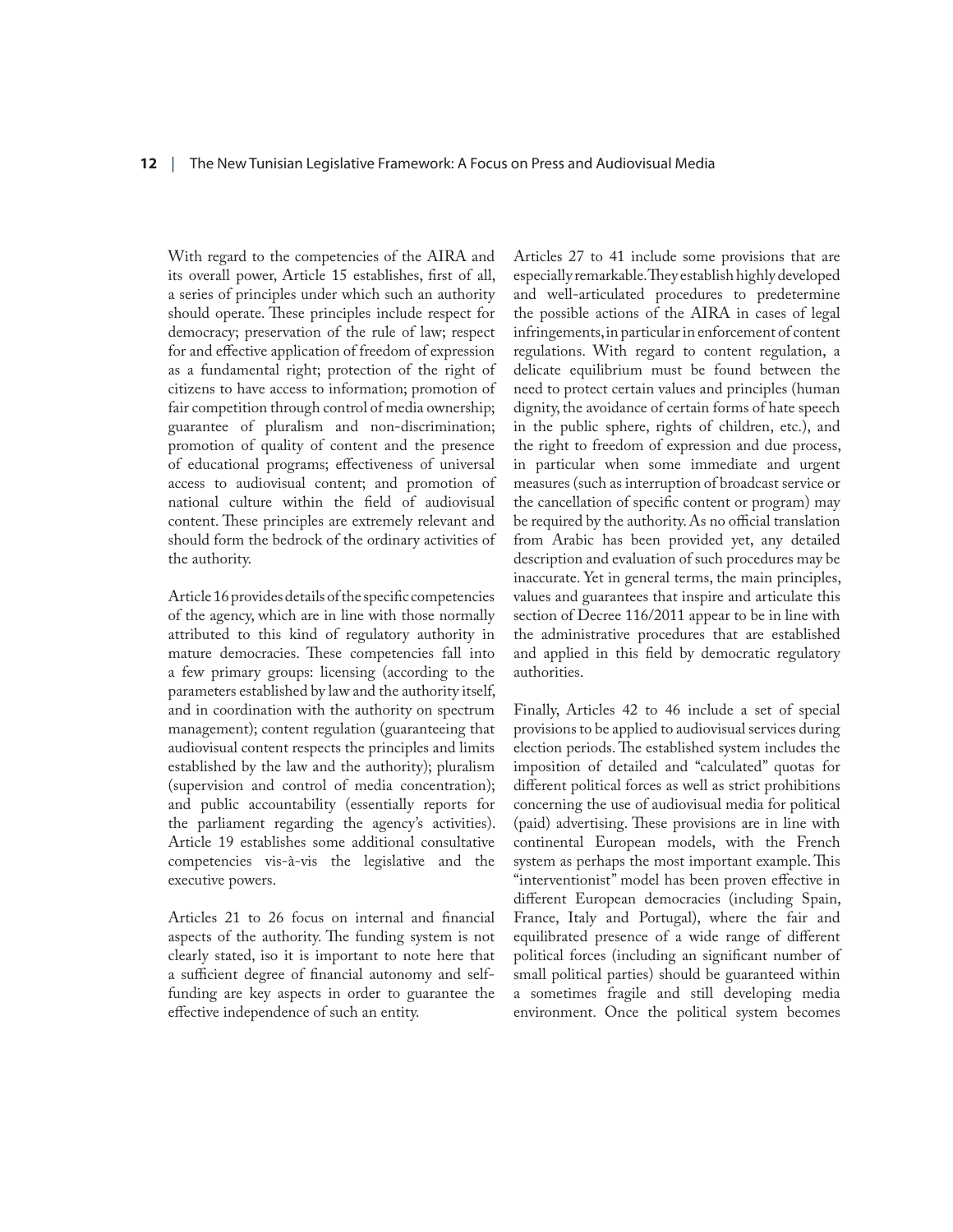*It would have been preferable if the Decree made a wider and stronger mention to the need that only prestigious professionals with solid experience in the field of audiovisual communication can become members of the board.* 

more mature, however, this model has the potential to create significant tensions between audiovisual regulatory bodies, election commissions and political parties on one side, and media outlets and professional journalists (who want to be able to apply their own informative criteria) on the other.

Significantly, Decree 116/2011 does not include specific provisions (in this area and others) regarding the specific role and supervision parameters of the public service audiovisual media. In the current Tunisian media landscape there is still not a broadcaster that could be considered as serving the function of public service broadcaster, according to the parameters and models in modern democracies (particularly in European countries). However, Tunisia does have a state broadcaster that has been directly affected by the revolution and is now in the slow process of adapting to the new democratic culture and therefore losing its former role of instrument for state propaganda. Professionals from this state media conglomerate have been travelling and participating in seminars and courses (mostly in Europe) in order to assume the new role and to learn the capacities needed to perform a completely new set of professional responsibilities.

At any rate, the Tunisian case seems now to be the most advanced within the countries of the Arab

Spring. Apart from the case of Libya, where the current absence of modern state institutions goes far beyond public service broadcasting, in Egypt the bloatedness of the state broadcaster (with more than 45,000 employees, most of them with no professional capacities) creates serious doubt about the possibilities for the Egyptian Radio and Television company to evolve into a genuine public service broadcaster.

If and when Tunisia establishes a real public service broadcaster, the new AIRA is likely to play an important role in the supervision of its effective performance.

Articles 47 to 52 include some transitional provisions, in particular regarding the establishment and appointment of members of the AIRA for the first time, as well as the moment from which the Decree will take effect (as with Decree 115/2001, on 17 November 2011).

### **General conclusions**

The two Decrees that have been analyzed in this paper likely represent the first serious legislative step towards democracy in Tunisia.

The Tunisian revolution took place just one year ago and marked the start of a transition process during which the rules (from the Constitution to the smallest ordinance) formally in force have largely remained those that were enacted under the previous authoritarian regime. This presents a difficult situation because new democratic processes (the formation of new political parties, the opening of the public sphere, and the holding of pluralistic elections to the Constitutional Assembly, among others) have had to be undertaken on the basis of old-fashioned laws or with no appropriate laws at all.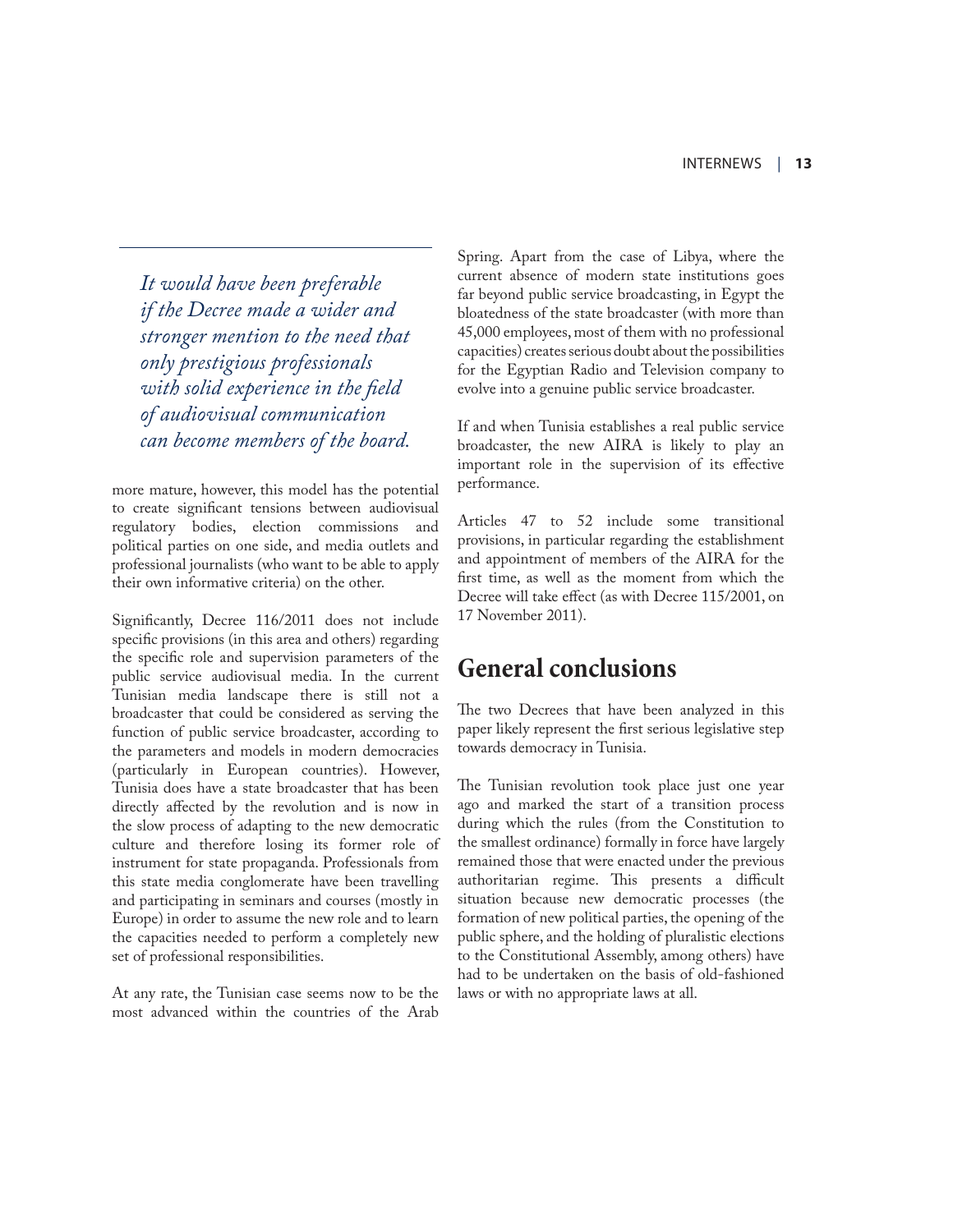Another delicate point in this transition process is related to institutional structures. The HC and INRIC, as "revolutionary" new entities, have been playing an important role "outside" traditional and remaining Ministries and various administrative offices. In particular, the HC is a complex entity that has been operating in the interim period following the revolution, and before the new "ordinary" and democratic institutions have come into force. The HC has made important efforts to become an interim "representative" body in which various democratic tendencies have been able to find a space. Of course, many problems have arisen within such a fragile framework. As democratic elections had not yet occurred at the time of the HC's establishment, allegations of misrepresentation and threats of abandoning the prevailing climate of consensus have come from Islamist parties. In this same sense, civil society, activists and young democrats who directly participated in the revolutionary events expressed frustration that things were not evolving as quickly and as clearly as they expected.

Finally, an obvious lack of democratic civic culture has created a situation in which the HC has focused on its tasks *ad intra,* but has not taken into consideration important needs and principles in terms of public transparency and participation. It is worth remembering the difficulties and mistakes that took place during the process of drafting Decree 115/2011, keeping in mind, however, that in the second phase a special effort in terms of consultation and participation was made.

Another important thing to keep in mind in institutional terms is that Tunisia still does not have an administrative and judiciary structure ready to apply democratic laws and to perform according to non-authoritarian principles. The core of the executive power and public administration remains roughly the same. This is also the case of the judiciary,

as already mentioned. All these elements represent a significant challenge for the immediate future in order to guarantee an effective transition to democracy.

The future constitution is also a key factor for democratic consolidation and in particular, to guarantee effective protection of freedom of expression and information. As has already been said, an ideal scenario would have been to have the Constitution approved first and only then, and following its main principles and directives, approve the rest of the legislation. There is a need to confront this general desideratum with the difficulties of real political processes, like the Tunisian one. At any rate, it will be interesting to follow the Constitutional discussion process, now just started, and to see to what extent the model established by the two Decrees (and in particular Decree 115/2011) conforms to the text of that future norm.

Apart from this "Constitutional test," the most important challenge will consist in the application of the two Decrees in the immediate future. In the case of Decree 115/2011, as I have noted, some of its provisions can be interpreted and potentially used to impede the rapid and diverse growth of new media outlets. The restrictions imposed through the definition of "professional journalist" should be kept in mind as well. This being said, Decree 115/2011, if proportionally applied, also has great potential to promote important changes within the Tunisian public sphere by making possible the appearance of new private operators, independent from former political stakeholders and Ben Ali's network of interests.

Decree 116/2011 is remarkable to the extent that it helps prepare the terrain for flexible, proportionate, pluralistic and democratic regulation of Tunisia's audiovisual sector. It establishes the basic rules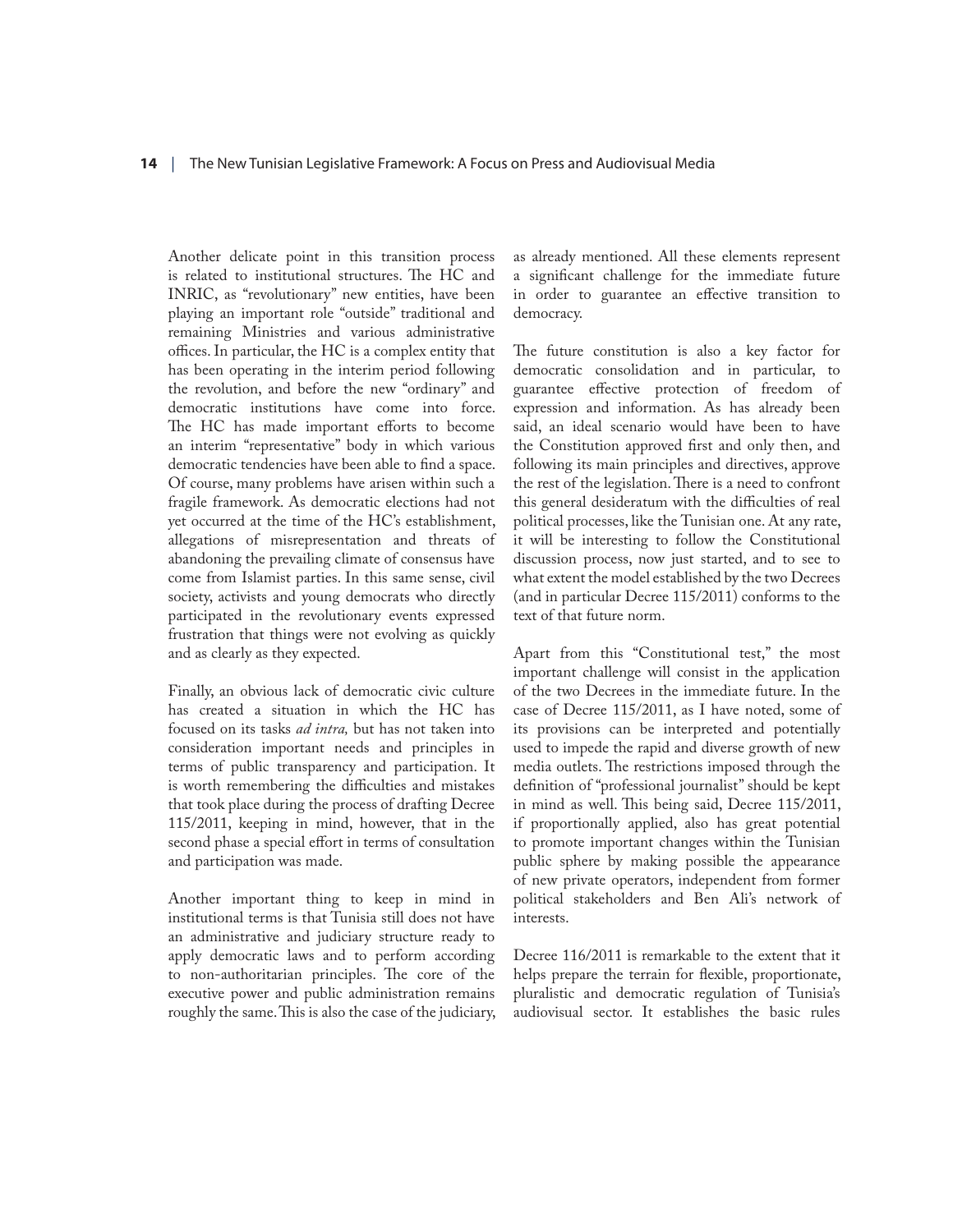for the creation of an AIRA that, at least in the wording of the norm, conforms to best international practices in this field: independence, accountability, professionalism, transparent and proportionate procedures, and a clear delimitation of its remit.

The challenge ahead is to operationalize these provisions. The new entity should be established with the new members appointed following the spirit and the values that inspired the law. Political forces must be able to reach a consensus on this issue and not use this piece of the institutional system as an instrument for political domination or confrontation. Finally, the need for a complete "substantive" law on audiovisual media services in order to provide for the highest level of legal certainty should be stressed, by establishing the rules to be applied by the AIRA.

The Arab Spring has represented a complex process of change in different countries, all of them with diverse political cultures and historical backgrounds. Thus, although it has been defined and "labeled" as a regional political movement, each country in the MENA region should be analyzed separately. Of course, lessons can also be learned from comparing different transition processes (if they actually take place). The case of Tunisia is particularly interesting in this sense.

For several reasons (most of which have been pointed out in this report), Tunisia is leading democratization in North Africa, including in the media sector. While countries like Egypt have also started a process of liberalization"of the media sector (including the audiovisual sphere), in Tunisia this process has been undertaken by an adequate institutional system that has also been able to enact a legislative regime. Tunisia also offers interesting lessons for Libya, even though the post-war Libyan communications landscape has a long way to go.

We can also see liberalization and privatization of the communications sector over the last decade in "non-revolutionary" countries like Morocco or even in authoritarian regimes like Algeria (where a new audiovisual law to open up this market may be approved sometime in 2012). However, these are in many ways unique developments, as far as they are the result of a political will to establish a pluralistic and proportionate regulatory system. This has to be enforced by an independent regulatory authority.